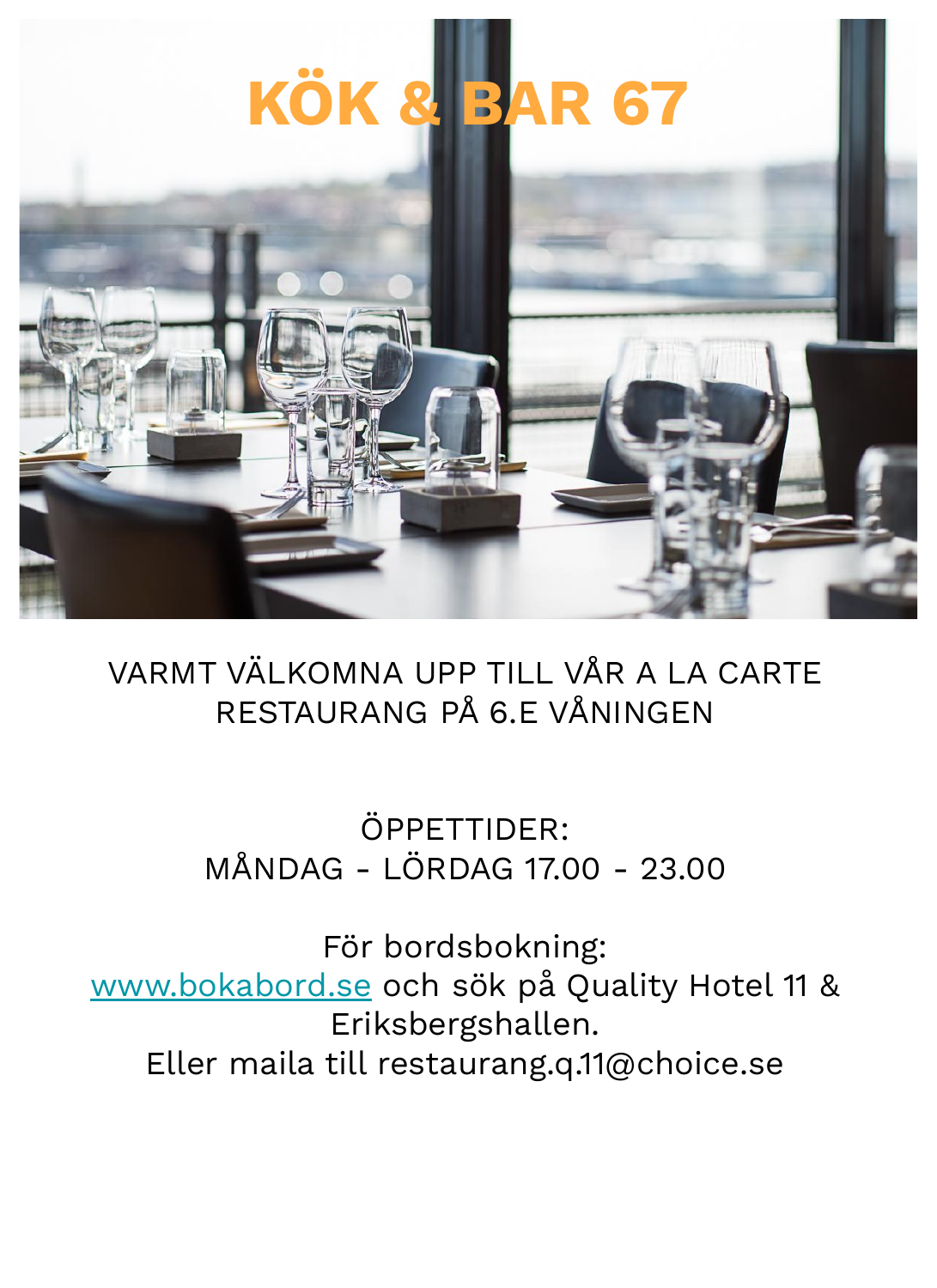# MENY / MENU

# FÖRRÄTTER / *STARTERS*

#### **TOAST 67 165 kr**

Räkor och varmrökt lax i krämig dillmajonäs på grillat surdegsbröd med krispsallad, citron och cocktailtomat. Laktos, fisk, skaldjur, ägg, gluten. *Shrimp and salmon in dill mayonnaise served on grilled sourdough bread, with crisp salad, lemon, and cherry tomato. Lactose, fish, shellfish, egg, gluten.*

#### **KLASSISK RÄKMACKA 155 kr / 225 kr**

Handskalade räkor, kokt ägg, majonäs, cocktailtomat, dill & citron, på grillat surdegsbröd. Skaldjur, ägg, gluten. *A Gothenburg classic: shrimps, egg, mayonnaise, cherry tomato, dill & lemon, on grilled sourdough bread. Shellfish, egg, gluten.*

# **DOLMADES 125 kr**

Risfyllda vinbladsdolmar, serveras med halloumi, marinerade oliver, och grillat surdegsbröd. Laktos, gluten. *Rice-stuffed grape leaves, halloumi, marinated olives, and grilled sourdough bread. Lactose, gluten.*

#### **CHARKBRICKA 155 kr**

Något rökt, kallskuret, 1 röra, en ost, marinerade oliver, och grillat surdegsbröd. Gluten, laktos. *Charcuterie tray with something smoked, cold cuts, dip, a cheese, marinated olives, and grilled sourdough bread. Gluten, laktos.*

# MENYFÖRSLAG

#### **Förrätt - TOAST 67**

Vinförslag - Riesling, Gunderloch Fritz, Tyskland

#### **Huvudrätt - PLANKSTEK**

Vinförslag - Ripasso, Centenero Valpolicella, Italien

# **Dessert - BLÅBÄRSPAJ**

Vinförslag - Moscato d'Asti, La Spinetta, Italien

> 3-rätters meny - 495 kr Vinpaket - 333 kr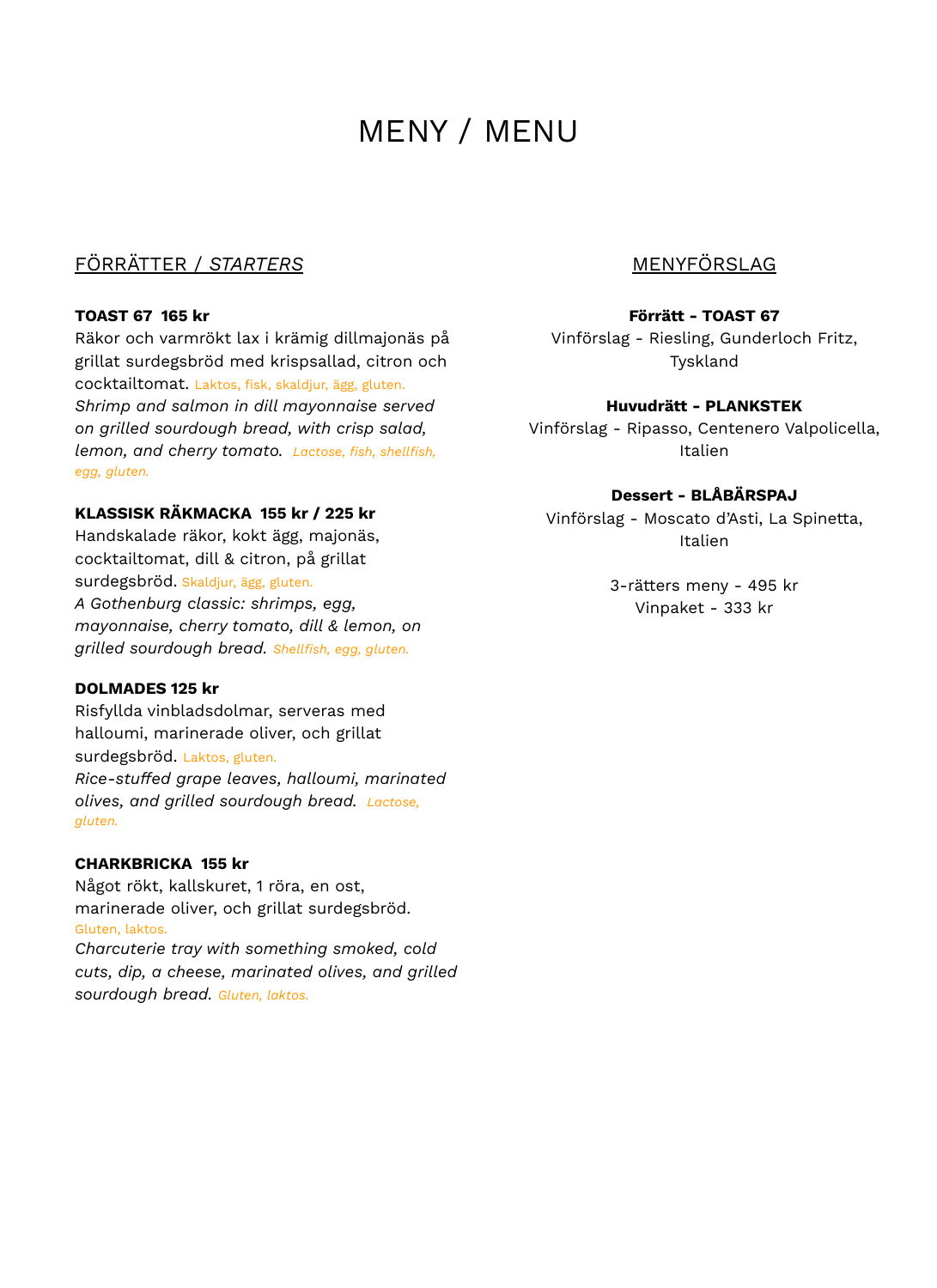# HUVUDRÄTTER / *MAIN COURSES*

#### **CAESARSALLAD 67**

## **180 kr med kyckling & bacon** soja, sesam **215 kr med räkor** skaldjur **175 kr med halloumi** laktos

Vår egen version av ceasarsallad: Romansallad, caesardressing, cocktailtomat, toppad med surdegskrutonger och parmesan. Välj mellan kyckling & bacon eller räkor. Ägg, laktos, gluten. *Our own version of Caesar salad: Romaine lettuce, caesar dressing, cherry tomato, sourdough croutons & parmesan. Choose between chicken & bacon or shrimp. Egg, lactose, gluten.*

# **SWEET CHILI- OCH JORDNÖTSBAKAD LAX 189 kr**

Ugnsbakad laxfilé med ett sweet chili- och jordnötstäcke serverad med friterad sötpotatis, koriander-dip och grillad citron. Jordnötter, fisk, ägg. *Oven roasted salmon fillet with crust of sweet chili and peanuts served with sweet potato fries, coriander dip and grilled lemon. Peanuts, fish, egg.*

# **KYCKLINGSCHNITZEL 175 kr**

Panerad cheddar-fylld kycklingfile, serverad med kaprissmör, pommes frites och grillad citron. Laktos, gluten, ägg. *Chicken schnitzel stuffed with mature cheddar cheese, served with caper-seasoned butter, fries, and grilled lemon. Lactose, gluten, egg.*

# **SWEDISH MEATBALLS 175 kr**

Köttbullar av nöt serveras med duchessepotatis, gräddsås, rårörda lingon och pressgurka. *Mjölk Meatballs made of beef served with duchess potatoes, cream sauce, lingonberries and pressed, pickled cucumber. Milk*

## **NATURLI' VEGAN BURGER 175 kr**

Serveras med veganskt hamburgerbröd, smaksatt med spenat. Sallad, tomat, vegansk ost, rostad lök, vegansk aioli och pommes frites. *Senap Served with a vegan hamburger bread, flavored with spinach. Salad, tomato, vegan cheese, roasted onions, vegan aioli and French fries. Mustard.*

## **KB67´s BURGER 195 kr**

200 gram högrevsburgare med lagrad cheddar, rökt grillat sidfläsk, tomat, krispsallad, barbecuedressing, picklad rödlök & saltgurka, serveras med pommes frites. Gluten, laktos. *200 gram burger of chuck steak with mature cheddar, grilled pork, tomato, crispy salad, BBQ dressing, pickled red onion & gherkin, served with fries. Gluten, lactose.*

## **GRILLAD ENTRECOTE 265 kr**

220 gram entrecôte, serverad med Café de Paris-smör, pommes frites samt en tomatsallad. Laktos

*220 grams of grilled ribeye, served with Café de Paris butter, fries, and a tomato salad. Lactose.*

# **PLANKSTEK 295 kr**

200 gram grillad tournedos av oxfile, serverad på ekplanka med duchessepotatis, grillad tomat, baconlindad sparris, och bearnaisesås.

#### Laktos, ägg, fisk.

*200 grams of grilled beef fillet, served on an oak board with duchess potatoes, grilled tomato, bacon wrapped asparagus, and bearnaise sauce. Lactose, egg, fish.*